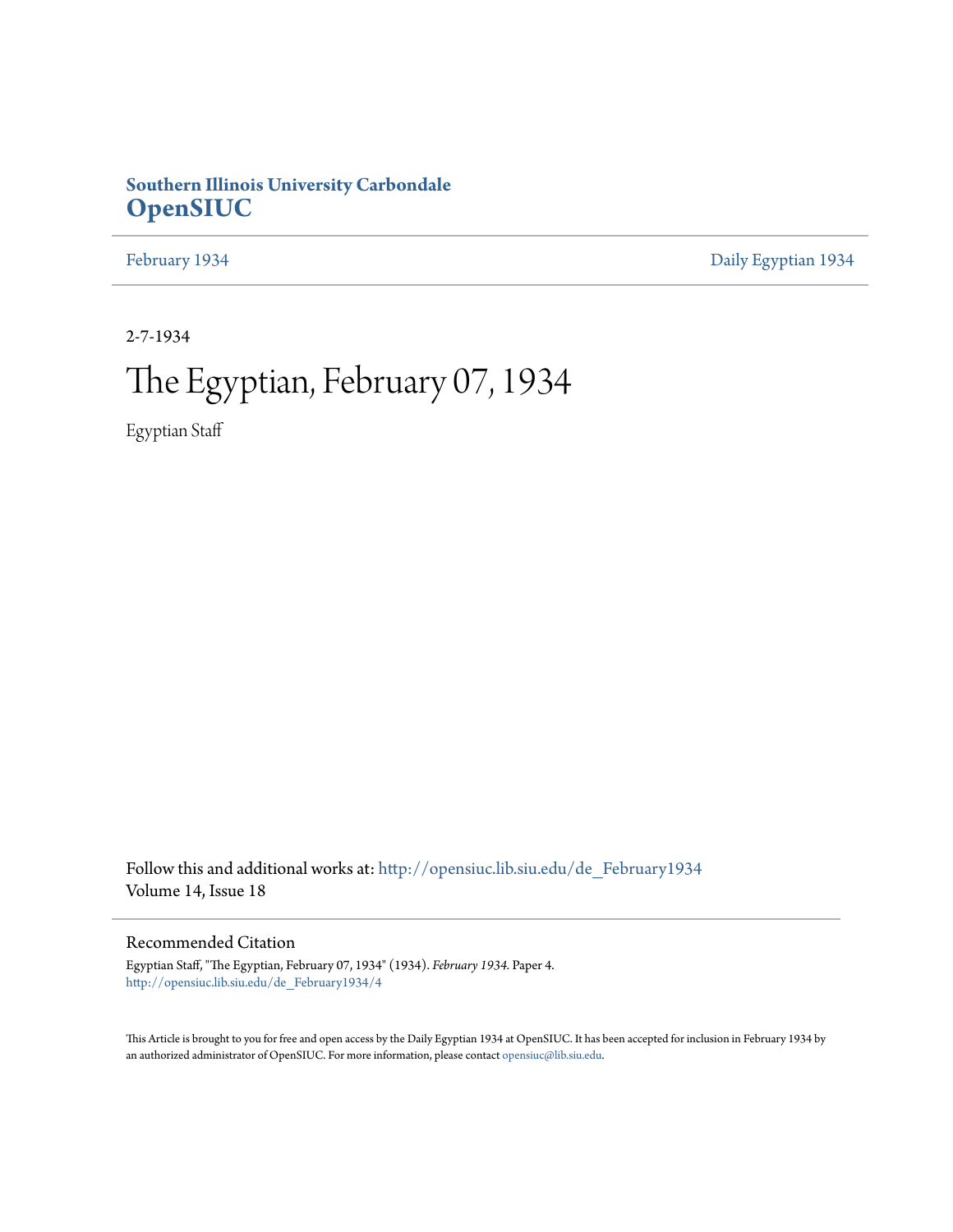

**SERIES OF LECTURES ARRANGED FOR LEGIONNAIRES OF GLENN CAMP** 

TEN DEPARTMENTS TO ASSIST IN SECOND C.C.C. PROJECT

Arrangements for a program of instruction at Glenn Camp F. One, near Vergennes, were completed early last week by members of the college facplty, headed by Dean G. D. Wham. This project differs from the one undertaken last December with the Giant City corps, in that it offers no credit to the men attending it, it involves ten departments instead of three, and it provides for lectures to be given at the camp itself.

Men of the camp, most of them legionnaires from the vicinity of Milwaukee, are evidencing a genuine interest in the courses. It was because of their desire to improve themselves that the program was arranged, and at the two lectures delivered to them last week, they kept Dr. Bailey and Association of University Women is Mr. Nolen for more than an hour on presenting its first project of this each occasion, discussing the subject year in the raising of money for the of the addresses.

Four lectures are scheduled for this week, three in social science and one in earth science. On Monday and Tuesday of this week Dr. Bailey and Mr. Nolen spoke to the group for the ar. Noten spoke to the group for the<br>second time. Dr. Cramer and Dr.<br>Swartz will make initial appearances at the camp Thursday and Friday.

Below is given a detailed schedule for these lectures. Though they will not proceed according to the arrangement by departments, within the departments they will be given in the (Continued on Page 6)

## Chi Delts to Give **Student Program**

The first of the social organizations to sponsor a chapel program, Chi Delta Chi will entertain at the assembly this Friday. Though their<br>program has been only tentatively planned, the Chi Delts have announced that it will include impersonations of several radio stars, among them<br>Joe Penner and Bing Crosby. The program will probably be as follows: Introduction ............ William Rushing Violin solo .......... William Morawski Dramatic criticism ......... Henry Hitt Piano solo .... Floyd Smith or Grover Morgan Radio impersonations, Gasoway Bov-

inet

Chi Delta Chi song .... Members of the chapter

The Zetetic society put on a program of considerable merit last Fri- Beginning his talk with an explanaday. With the central theme that of tion of the opening of the gates to contrasting the music and literature the Chicago World's Fair by a ray of of the nineteenth century with that light from Arcturus, Mr. Boomer of the twentieth century, the enter- went on to discuss the large telescopes tainment opened with a talk by Hazel and observatories, and to describe the Courtiers-Cecil Bell, Herbert Deas-Towery on the contributions of Tennyson. with an illustrated lecture on the problems: (1) Material in the inter-<br>Delsartian school of expression. So-stellar space, and (2) Material in the los by Harold Bailey, who sang a inter-galactic space. Mr. Boomer conselection from a Massanet opera, and cluded his talk by mentioning several Tola Whitlock, who gave several popular numbers, effectively contrasted azines which show the trend of asthe music of the two centuries.

## **ANNOUNCEMENT**

At the game with Chicago University in Chicago, February 24, a section will be reserved for people attending from Carbondale, especially for those who are affiliated with the college. In order to<br>estimate the room they will need to reserve the Athletic department is asking that those who expect to attend/leave a notice at the Egyptian office. During the week before the game, a box will be placed at the door of the office to receive such notices.

## **Address by Mever** Is For Benefit Of

The local chapter of the American student loan fund on the evening of Monday, February 12 at eight o'clock with the presentation of Eggert Meyer, lecturer and leader of the German Vouth Movement This fund is used to lend money to at least one girl enrolled in S. I. T. C. and it covers her expenses for one year.

It is particularly fitting that the speaker who is to appear in this project of raising money for the student loan fund is himself vitally interested in the youth of the world. Mr. Mever has been affiliated with the German Youth Movement since the age of fourteen, and for the past two summers has been a member of the foreign staff of the American People's College instructing Americans travelling in Europe on themes relating to in Chapel Friday the German Youth Movement. Within the last month he has been awarded a scholarship for work at the University of Chicago.

The subject of Mr Meyer's address "As German Youth Sees Hitler." he Tickets for the event are twenty-five cents, and may be secured from Miss cents, and may be secured from miss about repriary 14. Admission to the particle of play, which will be given in the particle of  $\sigma$  in the given in the given in the given in the given in the given in the given in the se

## Mr. Boomer Speaks **At Monthly Meeting**

Modern Agriculture at the February comes queen demands the meeting of the Science Club. Mr. S. Boomer addressed the club last Ë. Wednesday morning on the subject, story ends happily, of course. "Recent Advances in Astronomy" expansion of the universe. The main Margaret Hill followed her part of the address was based on two men-ganacute space. an. Dounes con-<br>
eluded his talk by mentioning several Mary Alice Smith, Nancy Cooper. Rasche, Ployd Ramsey, Goodwin four o'clock, will diseuss the life and<br>
eluded his talk by mentioning several Mary A

## Miss Stein Mentioned In Current Bulletin **Of National Museum**

Miss Hilda A. Stein of the Zoology department has been honored by having her name included in the recently published "Bulletin of the National Museum."

During some explorations in Southern Illinois in November, 1931. Miss



HILDA A STEIN

Stein discovered several specimens of Ambystoma talpoideum, commonly known as the male salamander This is the second record of this particular Student Loan Fund salamander being found in this vicini-The collections were made on the island at Horseshoe Lake, a state located about one game preserve mile south of Olive Branch and about fifteen miles north of Cairo. Originally Horseshoe Lake was an old oxbow of the Mississippi river, and it is one of the few remaining original evpress swamps in Illinois.

Miss Stein found the salamander. buried an inch or so in the ground under rotten logs. At the same time<br>she came upon another species of salamander, Ambystoma texanum.

Miss Stein's discovery ands not only another finding of the salamander in Illinois, but also establishes a new northern limit for this species. She submitted a paper to the State Academy of Arts and Sciences, and sent specimens to the National Museum, the University of Illinois, and to Lincoln Park.

## Junior High School Will Present Play "Rumpelstiltskin"

To finance a banquet in honor of to be given in the Zetetic Hall, will their basketball team, the eighth Tickets will be placed on sale in the grade of the Allyn Junior High School will produce Rumpelstiltskin at chapel hour February 14. Admission to the cents.

Rumpelstiltskin, one of the oldest Musical Comedy at quaint story of a miller who tells the king that his daughter can spin gold Of Science Club | king that the thequestilistic an elf. comes to Margot's aid, performs the Mr. R. E. Muckleroy will discuss miracles, and then after Margot bevounz prince for his reward. After various complications are smoothed out, the

The cast is as follows: Etherton Gene Crawshaw, James Chandler, John L. Colp.

June Crawshaw Margot ................

Usher ...

## DR. LAWRENCE M. GOULD. GEOLOGIST **IS ENGAGED FOR LECTURE HERE**

## ANNOUNCEMENT

The First Aid Class of the Women's Physical Education department has planned to sponsor a "Weight Week" in the interest of all those girls who wish to gain or lose. The date for this project has been set at February 23. Every girl is invited to inspect the various displays in room 202 at the gymnasium during the week and to attend the chanel hour program which has been arranged for Wednesday, February 21.

## College Orchestra Engaged for Both Evenings of Play

The complete Teachers' College orchestra will play at both performances of Noel Coward's Hay Fever, to be presented the evenings of February 22-23 at Shryock Auditorium. Although the music program has not chestra will play for some time before the curtain rises at 8 o'clock.

Mr. T. L. Bryant, working with Harry Cutler on the advertising staff of the production, is swinging into the campaign-work this week. Carlton<br>Rashe and Walton Blakey will work on the properties staff in cooperation with Paul McRoy, stage-manager, and Robert Healy, costume-manager.<br>These and other committees of the Y. M. C. A. are now organized, but have not yet started any definite ac tivity.

The members of the cast and the director, Allan Mueller, have taken tickets to sell, and it is expected that the opportunity for students to sell tickets according to the usual plan of one free with every ten sold, will be given before the week is over. various high schools of Southern Illinois at a price of twenty-five cents, while business places will handle tickets for townspeople at a price of thirty-five cents.

# **Methodist Church**

With a cast made up principally of S. I. T. C. students, the operetta, support such publications. Rather, Carrie. Comes to College, will be pre-<br>the invitation is extended to all who sented on the nights of February  $13$  are interested in scholastic journaland 14 at the First Methodist Church. ism. As its title indicates, it is a campus comedy scintillating and fast moving, one college students especially will The play is under the directenjov. ion of Mrs. C. L. Peterson.

Members of the cast are: James on the complete the server of the complete one of the complete Rumpelstiltskin ............ Ralph Norton Mitchell, Frances Patterson, Mrs. C. George Wham Stafford, Kermit Chase, Victor Go-Guests of the Court-Mary McMillan, ings, Ralph Eyre Hamilton, Carleton

#### **I. S. T. A. WILL PRESENT HIM** ON EVENING OF MARCH 30

The Southern Division of the Illinois State Teachers' Association is presenting in the Shryock Auditorium on the evening of March 30, Dr. Lawrence M. Gould, geologist and Second in Command of the first Byrd Expedition to Antartica. Although the Association regrets its inability to present Governor McNutt of Indiana as originally scheduled, it feels<br>very sure that Dr. Gould will prove a most interesting and enjoyable speaker.

Larry Gould is a young man of vivid personality and is an exceptionally fine letture?. The National Ge-<br>ographic Society of Washington says of his appearance ! efore them: "His lecture is one of the outstanding lectures given before the National Geographic Society in many years." In spite of his comparative youth, Larry Gould has been in turn a professor of geology in the University of Michigan yet been definitely planned, the or- and a fine scientist, a seasoned explorer who had charge of the geographical work on the Putnam Expedition to Greenland, and the year fol-Jowing to Baffinland: and then second in command of the first Byrd Expedtion to Antartica.

The title of the lecture will be:<br>"With Byrd to the Bottom of the World," and it will be illustrated with motion pictures and colored slides of the various and exacting experiences<br>which the expedition had.

## Press Conference Directed by Mu Tau Pi to be Friday, April 6

The date for the high school press conference which Mu Tau Pi is sponsoring has been set for Friday, April 6. At that time representatives from high schools in this and the five neighboring counties will meet on this campus for general afternoon sessions and departmental conferences, followed by a dinner in the evening.

Letters have been sent out to fiftytwo high schools in Perry, Williamson, Union, Randolph, and Jackson counties, inviting them to attend the conference. Attendance is not re-Set for Feb. 13-14 stricted just to those schools which have newspapers and year-books, although it is expected that most of the delegates will be from schools which

Although the program has not as yet been definitely planned, members of Mu Tau Pi will manage the conferences, and will be assisted by some outside talent.

#### POETRY CLUB TO DISCUSS YEATS THIS AFTERNOON

The Poetry Club, meeting in the Association room this afternoon at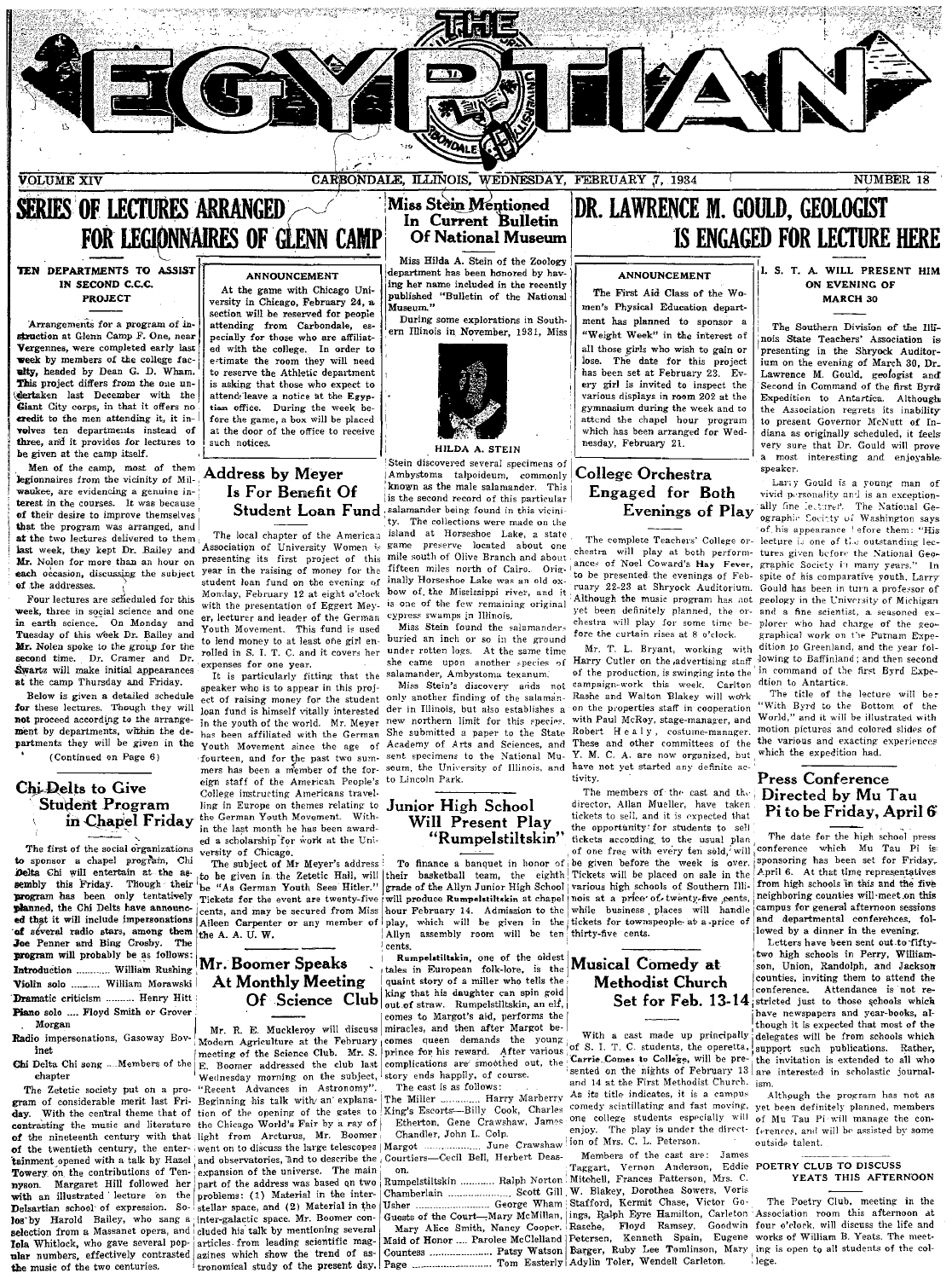**Page Two** 

## Socratic Society Hears Lecture On Art of Make-up

Dunn Faner talked to members of the Socratic Society last Wednesday evening on the art of make-up. Mr. "Cure for Indifference", a one-act play by Geoffrey Wilkinson, which is invited to attend them. was presented at the same meeting. Virginiia Spiller coached the play, the cast of which follows:

Mrs. Tilling-Edna Garlick

Helen Bainbridge-Marian Richards Sophie Frayle-Marjorie McConarhie

North-Virginia Spiller

As a concluding number, Grover Morgan played and sang two songs<br>of his own composition, "Talkin' to home last week because of illness. the Moon" and "Two on a String."

The program tonight will be in the nature of a radio review. Famous stars will be impersonated. radio These will include Kate Smith and the four Marx Brothers.

## Delta Sigma Epsilon

The winter formal was held last Friday night at the house from nine to one o'clock. The chanerones were:Dr. and Mrs. K. A. Van Lente, Dr. and Mrs. C. H. Cramer, Mrs. Julia Chastaine, Dr. R. A. Scott, and Mr. and Mrs. M. T. Muzzey. Music was furnished by Oral Harris and his orchestra. About forty couples attended.

Severn Bendrich, Du Bois, and Virginia Chapman, Herrin, both alumni, visited at the chapter house Sunday.

The following alumnae stayed at the honse last week-end and attended the formal: Lena Hoorbecke, Sesser, Elma Trieb, Belleville, Mary Elanor Helm, Benton, and Maureen Webb, West Frankfort.

Helen Crisp, alumna, is seriously ill at her home at Herrin.

## Reeves GROCERY Come in and See Our 9 and 10c Canned Goods Specials

## UNIVERSITY **SHOE SHOP**

The new method of soleing Shoes is cementing, not tacking

JAMES W. HUGHS, Mgr. West of Campus

116 S. Illinois Ave.

## FRENCH LUNCHEON TO BE HELD AT ANTHONY HALL

The first of a series of luncheons for French students will be held at Illustrating his remarks with an Anthony Hall at 12:05 today. A actual demonstration, Mr. Robert separate table will be given to people who attend this project of the French Club, in order that conversation may be carried on in French. It is prob Faner also made up characters in able that the luncheon will be made weekly affairs, and anyone interested

Tri Sigma

About thirty rushees were entertained at a buffet supper preceding the basketball game Thursday evening. Favors were dolls made of gum drops.

at the *chapter* house Thursday and Friday as the guest of Janavec Tur-

#### AUBREY LAND ARRANGES ENTERTAINMENT FOR C. H. S.

On Thursday of last week the students and faculty of the Carterville High School were entertained with a program arranged by Aubrey Land. The following numbers were given: piano duet by Aubrey Land and Paul McRoy, vocal solo, On The Road to Mandalay, by John Straub, readings by Veda Taylor, and a vocal solo "Tit-Willow" by Pat Randle.

#### Lost and Found

**LOST** 

Virginia Williams lost a black leather notebook containing Children's Literature notes.

Lelle Baker lost an orange Eversharp pencil.

Eugene King lost a gray felt hat on the second floor of the Main Building last Friday.

210 text book last Monday.

upperclassman basketball classes was cation." lost near the Main Building.

**FOUND** 

turned in at the President's office: Brown kid fleece-lined gloves 2 pairs brown fabric gloves Brown kid gloves

Wool striped gloves Błack fabric gloves Handkerchief with small change

tied up in the corner. Green Schaeffer fountain pen<br>Black and white enamel compact Red enamel compact Nondescript compact with a nickle

in it. Small Webster notebook

tion"

C. J. CIMOSSA, Mgr.

## They're "The TALK OF THE TOWN"

Howard's 5c Sandwiches Half Block West of Campus

WHEN YOU ARE CONSIDERING

THE PURCHASE OF A GIFT FOR A

PARTICULAR OCCASION LET US HELP YOU TO SELECT IT. OUR STOCK<br>IS COMPLETE AT ALL TIMES IN<br>QUALITY AND PRICE

Higgins Jewelery Co.

Southern Illinois' Leading Gift Shop

## THE EGYPTIAN The Wailing Wall

The "Wailing Wall" offers the student an opportunity to voice through print his opinions of various things concerning college life. The Egyptian carries this column in its pages, but it should be understood by everyone that the Egyptian itself remains in policy entirely independent of the letters which it publishes. These ideas are of the students, not of the newspaper staff. All letters must be signed when they are sent to the Egyptian office. although the signature will be withheld upon special request.

Dear Editor:

Evidently the battle is on and the Socratic Society has fired the first. shot.

First, right here and now, we must Mary Carter was confined to her firmly and strongly banish any notions of our trying to steal our sister organization's talent. We have more Marjorie-Cagle of Marion visited than eneugh gifted people in our own society. It was our idea that an exchange of numbers on the programs of the two societies would more closely knit the two organizations together. After looking over the back files of the Egyptian I fail to find any indication that a Socrat's identity was<br>falsely concealed. We have not announced in bold face type that our number was borrowed from the Socratic Society, but hereafter we will. If Socrats appearing on rival programs were elsewhere described as blighted Zetets, it is not within our knowledge.

> Perhaps the two organizations had better meet together and set a price on each other's talent, so that we may advertise in terms of the amount we had to expend to obtain this great privilege. What am I offered for Elizabeth Ann West?

MARJORIE BROWN, President of Zetetic Society.

#### **Faculty News**

Dean G. D. Wham addressed a meeting of the men's brotherhood at, Eldena Gillespie lost an Education the Methodist Church last Wednesday! night on the subject, "The Place of the program. A roll book for the freshman and the Fine Arts in Present Day Edu-

Mrs. Alice Kelsey Wright enter-The following articles have been tained at a "kid party" Thursday evening honoring Miss Hilda Stein on her "tenth" birthday.

> The A.A.U.W. met at the home of Mrs. Joe Baer in Murphysboro last BOX IS PROVIDED FOR night. Miss Esther Power who is the state program chairman, spoke on the organization, its aims, and accomplishments.

Misses Marian and Betty Dill entertained at a shower for Mrs. Julia<br>Chastaine, Thursday afternoon. On Saturday, January 27, Mrs. Chastaine received many beautiful gifts at a shower given by Miss Alice Thompson, formerly a student of S. I. T. C.

#### **GERMAN BAND TO PLAY FOR** LATIN-AMERICAN CLUB

The Latin-American Club will meet tomorrow evening at seven o'clock in the Y.M.C.A. room. Victo Randolph will introduce the topic for discussion, and entertainment will include a German band assembled by Clyde Maddock, and Glen Jones and Edgar Un-<br>thank of the Socratic Literary Society in a singing duet.

All people interested are invited to attend the meeting.

The University of Alabama has organized a new fraternity which has been named "Flunk Dammit Flunk" and goes over big with the lesser intellectuals.

#### LOWELL HICKS SPEAKS TO **MEMBERS OF CHEM. SEMINAR**

Lowell Hicks spoke before the Chemistry Seminar yesterday after-<br>noon, in the Seminar room, third floor of the New Science Building. His lecture topic was "Modern Revisions of the Periodic Table".

At the next meeting which will be on Tuesday, February 27, Richard Arnold will speak on another current phase of chemistry.

## College Gym Squad Gives Exhibitions in **Surrounding Towns**

Among the men who have recently reported for practice with the college gym squad, Robert McCall, Wilbur Ragland, and James Walden are making strides toward leading positions. The past two weeks have seen several new men attending drills, and many are preparing for the tryouts for permanent places on the team.

In various engagements in Carbondale and surrounding towns the men are maintaining their reputation for They gave excellent performances. their most recent exhibition last Thursday evening before the Chamber of Commerce, and previous to that time they had performed on the campus during the intermission of the basketball game with Evansville College. On January 21, the squad appeared at a benefit show given by the Marion High School Athletic Association. They were particularly well received on this occasion.

## **Three Hundred See** Dr. W. A. Thalman in **Exhibition of Magic**

A crowd of three hundred people<br>heard Dr. W. A. Thalman's talk and demonstration on "Magic" before the Chamber of Commerce meeting last Thursday night. The tumbling team under the direction of Mr. Vincent di Giovanna, gave a twenty-minute performance as the second feature of

Other numbers of the program included vocal selections by a male quartette composed  $\mathbf{o}^t$ Stanley Meyers, Allen Graves, Bluferd Sloan, and John Moore: the showing of Byrd's pictures of the South Pole expedition; and one reel of industrial pictures.

## SNAPSHOT CONTEST ENTRIES

The editor of the Obelisk has placed a box outside the Egyptian office for entries in the snapshot contest. Everyone who intends to participate in the contest is asked to deposit his sets or his individual entry in that box within the next few days, for the contest closes at three o'clock Saturday, February 10.

As was previously announced, cash<br>prizes are being offered for the winning photographs submitted. For a complete list of rules and prizes refer to the issue of the paper January 24.



## Kappa Phi Kappa to Give Dinner Dance **On Next Saturday**

The Kappa Phi Kappa education fraternity and the alumni of that organization will hold an invitational dinner, card party, and dance on the<br>evening of Saturday, February 17. following their pledging on the afternoon of that day. The dinner will be given at the University Cafe, and the dance and card party will be held at one of the gymnasiums, with Oral Harris's orchestra providing music.

Herbert Bricker and Richard Hampleman are working out definite plans for the affair, under the supervision of Paul McRoy, president of the fraternity.

Nineteen Kappa Phi Kappa members attended a banquet at the Baptist Annex last Thursday evening.

## Kappa Delta Alpha

Kappa Delta Alpha held a smoker last Wednesday evening, following<br>which Tex Crowe, of Christopher, was pledged.

The fraternity entertained Miss Hilda A. Stein at dinner last evening.

Coach Mike Nyikos and his St. Louis University basketball team were entertained at the fraternity house Thursday afternoon.

LaVerne Hemmer attended the Fritz Kreisler concert in St. Louis last Thursday evening.

#### **Stanfield Advocates New Discussion Club**

"A discussion club on this campus woud give the students an idea of the real conditions outside their own narrow sphere" was John Stansfield's concluding remark in a speech he delivered to the members of the Zetetic Society last Wednesday evening. Following him, Donald Payne, relief worker in the county and former student of the college, spoke on the social conditions and service work that is being carried on in Carbondale.

SIGMA PHI MU INITATES . SIX ADDITIONAL MEMBERS

Six new members were initiated into Sigma Phi Mu, medical fraternity, last Wednesday evening, January 31, in a formal initiation ceremony which included a dinner at the University Cafe. The new members are Oscar Schnicker, Dahlgren; Nemo<br>Gaines, Everett Miller, Carbondale; Ted Brown, Murphysboro; William Morawski, Christopher; and Hiram Cross, West Frankfort.

Paul Lourier and his band, from Chicago, will syncopate for the annual Sophomore formal in DeKalb, Ill.

**FLOWERS** VALENTINES (THE GIRLS LOVE THEM)

**Buzbee-The Florist** Across Street from Campus



# Boyce's "Enunciation and Articula-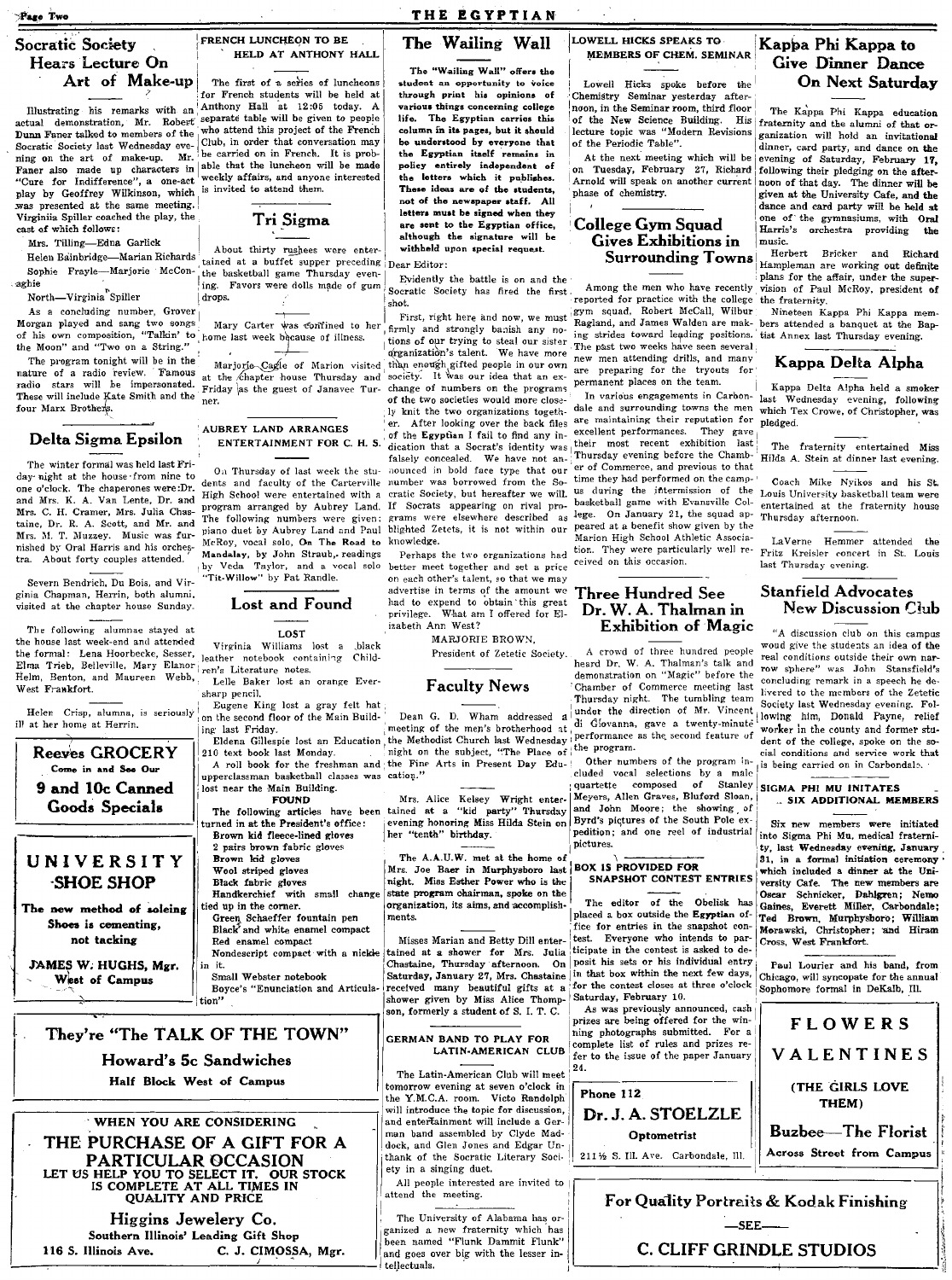## **AMONG NEW BOOKS**

Georgo Whitofield, Prophet-Pread.or by Edward S. Ninde, New York, The Abingdon Press, 1924\_

Among the books new to the college library is a copy of Edward S.<br>Ninde's biography of Whitefield, en-<br>titled George Whitefield, Prophet-Preacher. Although the book is not entirely new (it was published in 1924 by the Abingdon Press) it merits a few words. As a life story of Whitefield it is rather good-it has its defects as well as its virtues and the virtues are the weightiest.

The greatest fault is the biased standpoint from which the author views his subject. The result is that the impartial historian would look as-<br>
kance at the work; even the thought- Mary Esther Wolf has one of the Union County High School basketball kance at the work; even the thought. Mary Esther Wolf has one of the iUnion County High School basketball<br>ful reader is likely to be incensed at most distinct and fluent ways of con-tournament. Mr. Newton, in addi-<br>the pr the prejudiced standpoint. Ninde versing I have ever heard. The tion to his duties as coach of both that Whitefield is says everything but that Whitefield is<br>now resting in Paradise-to the free thinker the book is repugnant; the un- on Paul Pry-little did he know of Cobden school.<br>hissed reader of history is likely to her very polished ability as a speaker. Mr. Newton has practically combiased reader of history is likely to  $\frac{1}{1}$  her very polished ability as a speaker Mr. Newton has practically com-<br>be repelled by the author's letting his and a scholar. pleted his work for the M. A. degree be repelled by the author's letting his and a scholar. pleted his work for the M. A. degree later and a scholar. pleted his work for the M. A. degree later at Peabody Teachers' College Nashthe property of the state of the Alisbon enter into this work. A his-<br>torian should negler take the opportunity to make a case for religion in the state of the property of the state of the state of the state of the state o

this volume contains the first full bi-  $\frac{1}{2}$ <sup>old Russia.</sup> : Arts in E English at  $\frac{1}{2}$  Arts in English at  $\frac{1}{2}$ ography of Whitefiekl. All the facts IlhnOls, ChampaIgn. of his life from his turbulent child- $\begin{bmatrix}$  Do you remember the allusion 'o<br>this life from his turbulent child- $\begin{bmatrix}$  Do you remember the allusion 'o Olive Janet Etherton, '29, Junior hood to his death are given in one Lady Godiva in last week's column? Olive Janet Etherton, '29, Junior<br>treatise that is reasonably short and That remark nearly cost me my College, is engaged in teaching in the

A Biography by Stanley Vestal,<br>Boston, Houghton, Mifflin Com-

 $p$ ion of the Sioux, A Biography, pub· Bob Turner and Peg Hill left the listed by Houghton, Mifflin Company in 1932 is as the life of Whiteheld, "Chris cannot appreciate art," they college in 1930, is employed as Fed-<br>the first full biography of one of the said. Bob and Peg had been singing. eral Inspector at New Orleans. Mr.<br>m ures. The book has a rather full Lost: Two perfectly good seats at inspection of boats arriving in New<br>treatment of his early life, a rather the St. Louis University game. Find: Orleans treatment of his early life, a rather  $\vert$  the St. Louis University game. Find- Orleans.<br>revealing period since as a young or please advise Konnie Wound and revealing period since as a young er please advise Kennie Wenzel and man he was a leader among the Sioux. Nin Huffman heut to proven future The early period has received little losses of this nature.<br>
treatment heretofore, largely because a child to Mr. and Mrs. Max Lollar<br>
treatment heretofore, largely because treatment heretofore, largely because I was records-<br>there are no existing records--his Harvey Creed--man of the boom 'was received. Mrs. Lollar there are no existing records--his Harvey Creed--man of the boom 'was Emilie first contacts with white men coming ing laughter-tare out for Belleville Junior College, prior to her marriage.<br> **After he was fifty years old.** Even last Friday at noon. We all know Mr. Lollar, '27, teaches and coaches after he was fifty years old. Even  $\vert$  last Friday at noon. We all know accounts during the later periods of Creed never shaves while here at accounts during the later periods of Creed never shaves while here at in the Carrier Mills High School.<br>his life are based on military reports. school. Can use this with the wave

-he systematically questioned all with his future wife?<br>persons who knew Sitting Bull or had witnessed any of his exploits. I Iola Whitlock, the premicre blues Evolyn Spiller, '27, Junior College, These accounts he synthesized and singer of S. I. T. C., is a Deacon's is employed as a teacher in the Cenmade into a life story. Among those daughter. That follows nicely; the tralia grade school.<br>who were quizzed, the names of Jul- Boswell sisters are daughters of 3 ius Standing Buffalo and Cecelia One, preacher.<br>
Bull Brown, stand out in the memory and Cecelia One, preacher.<br>
Medical School of the University of

Although this book directly solves "Brother," though, seems to wield a ters last week. Mr. Brown is a mem-<br>the problems of Dinny, the lovable particularly revengeful paddle. Why ber of Phi Beta Pi fraternity at the<br>heroin finding for her a suitaMe husband, it \_\_\_ i \_\_\_ • heroine of Flowering Wilderness, by deals mainly with the sensational af-<br> **I** Barber shops- haven't lost their<br> **Iair of Claire, Dinny's older sister, glamor. Last week I sat listening to** fair of Claire, Dinny's older sister, glamor. Last week I sat listening to T. C. in 1932, is employed as a clerk<br>who returns to her home embittered an old railroader tell tales of Carbon- in the Book Room in the House Offi by an unfortunate marriage to a sa- dale's early railroad thrillers. Wild dist. Claire becomes involved in a engines--wrecks--washouts, and all

dinner" pictures which Galsworthy Francis Belcher wanders about the the University of Illinois.  $\frac{1}{100}$  does so well. We meet here a Fleur campus with thoughts of sunny Florwho is older and kinder than she was ida, heavy on his mind. No longer Clarence Stevenson, '32, is teach in the High School at Oak Park.

lives all happily adjusted.

Nebraska University made its for- It is but seldom a man betrays his mal a "farmer's formal" and the lads profession in his walk. The rhythm and lasses even wore ginghams and in his step is very apparent-and, he overaIla. \



back a flood of memories. Do you years. remember when you flew kites and j<br>were late for supper because of your it was?

Hazel Towery has been holding out tory and commercial subjects in the on Paul Prv—little did he know of Cohden school.

Of the virtues, there are several-<br>Of the virtues, there are several-<br>conditions on the virtues of a condition of the virtues of a condition of the virtues of  $\Delta t$  and  $\Delta t$  are  $\Delta t$ .

noon w ins death are given in one That remark nearly cost me my College, is engaged in teaching in the treatise that is reasonably short and health. A fellow came to see me and Roxanna grade school.<br>highly readable.

John Straub is a believer in Pry's Oak Park High School. pany, 1932. **Example 2011** 1941 column. He says it has the effect of pany, 1932.

school. Can you believe that he went Vestal took a new line of procedure  $\vert$  home to attend a very formal dance Dora Brubaker, '25, is teaching in the systematically questioned all, with his future wife? the Cobden High School.

engines-wrecks-washouts, and all increase in a contract the courage that these things called Norman Lovelette, 32, has returnseandal and is dragged through the the courage that these things called courts.

who is older and kinder than she was ida, heavy on his mind. No longer Clarence Stevenson, '32, is teaching the White Monkey --- though she may he be seen each evening at the ing in the High School at Oak Park.<br>
She More R

explain your sudden interest in the ath visited on the campus last week<br>field of radio research?<br>end. with their problems solVed, and their field of radio l'esearch?· end.

> Notice the way Harry Cutler walks. is a drummer.

## THE EGYPTIAN

## With The Graduates

Leo Barker, '32, is teaching in the Duno High School. Mr. Barker was added to the Dupo faculty at the beginning of the second semester this and commercial subjects. Until reear as a teacher of social science cently Mr. Barker was engaged in research work for his Master of Arts thesis for the University of Iowa. The subject of his research was the phe-<br>nomenal growth of teachers' colleges The high winds that blew last week nomenal growth of teachers' colleges!<br>d' the lengthening days brought growth of such colleges in recent

Tom Newton, '30, coach and teachto judge what time of day, er in the Cobden High School, has successfully coached his team to its

5iHina' Bul1, C'::;:-n 'of the Sioux •. go with any girl by that name! Norman Beasly, '25, Junior. Col

pany, 1932.<br>
Stanley Vestal's Sitting Bull, Cham- is Lonesome Friend's column.<br>
Mary Theodore Lollar, '27, is teach-<br>
ing in the Cobden High School.

ushed hy Houghton, Multhn Company cafe in great haste one day last week. Deward McLean, who entered this in 1930, is as the life of Whitefield, "Chris cannot appreciate art," they college in 1930, is employed as Fedmost more interesting the Indian figures are concerning the

Nip Huffman how to prevent future An announcement of the birth of

Bull Brown stand out in the memory I and the Marketin of the University of largely because of their peculiarity. Thomas Prosser has no fear of the Illinois, in Chicago, visited Carbonlargely because of their peculiarity. Thomas Prosser has no fear of the Illinois, in Chicago, visited Carbon-<br>|crdinary fraternity paddler. One dale and S. I. T. C. between semes-<br>Altheugh this book directly solves "Brothe

an old railroader tell tales of Carbon- in the Book Room in the House Office dale's early railroad thrillers. Wild Building, Washington, D. C.

courts. <sup>1</sup> forth thrilled the usual group of bar- ied to his home in this city. Until re-<br>The Forsytes are again present in leershop loafers.<br>The Forsytes are again present in leershop loafers. The Forsytes are again present in bershop loafers.<br>
this book; it has two of those "family and the community and the practice work towards his Ph. D. at<br>
dinner" pictures which Galaworthy Francis Belcher wanders about the

Given the River forms an almost and the long Saga of Mary Waisath, 192, is teaching in the Deckel conclusion to the long Saga of Harold Simpson, can you honestly the Opdyke High School. Miss Wais- Ithe Porsy School. Miss W

Marc Green, '33, was recently elected president of the Little Theatre group in Anna. Mr. Green has dis played much ability in the dramatic field\_

## PRESLEY POP CORN STAND

Featuring that Delicious Butter Scotch Carmel Corn Leo Barker, '32, is teaching in the and Golden Yellow Creamery Buttered Corn Dupo High School. Mr. Barker was 1

# "CARRIE COMES TO COLLEGE"

A Breezy Campus Operetta

First M. E. Church, February 13 and 14 8:00 P. M.--Admission 25c

## UNIVERSITY CAFE S.I.T.C.'s EATING PLACE

Dinners Short Orders

## STUDENT BUS EXCURSION

To St. Louis and Return \$2.00

From Friday, Feb. 9 to Sunday, Feb. 12

Leaves Anthony Hall Friday........ 4:15 P. M.

Leaves St. Louis Sunday ...............4:00 P. M.

Please purchase your tickets early so we will know how many are going. Tickets may be bought from Morris Heiderscheid (Heidie) or at the Taxi Office. For further infomation PHONE 60

> YELLOW CAB AND BUS CO. EARl; THROGMORTON, Mgr.



Phone 372

Our work is Never Excelled and seldom equalled-It has been proven by our quarter century of successful business relations in Carbondale

|                                                 | Called For<br>Cash and With Cash<br>Carry On Delivery |
|-------------------------------------------------|-------------------------------------------------------|
| Men's Suits, cleaned and pressed 50c            | 75с                                                   |
| Pants, cleaned and pressed 25c                  | 35с                                                   |
| Top Coats, cleaned and pressed 50c up 75c up    |                                                       |
| Overcoats, cleaned and pressed 75c up \$1.00 up |                                                       |
| Felt Hats, cleaned and blocked 50c              | 75c                                                   |
| Caps, cleaned and pressed 15c 25c               |                                                       |
| Neckties, cleaned and pressed  5c 10e           |                                                       |
| LADIES' PLAIN DRESSES 75c up \$1.00 up          |                                                       |
| $-$ LADIES' PLAIN COATS 75c up \$1.00 up        |                                                       |
|                                                 | S1.00                                                 |
| <b>GLOVES, cleaned and electrically</b>         |                                                       |
|                                                 | 25c                                                   |

PROMPT SERVICE AND SATISFACTION GUARANTEED By Southern Illinois' Oldest, Largest and Moat RELIABLE CLEANING ESTABLISHMENT

Phone 372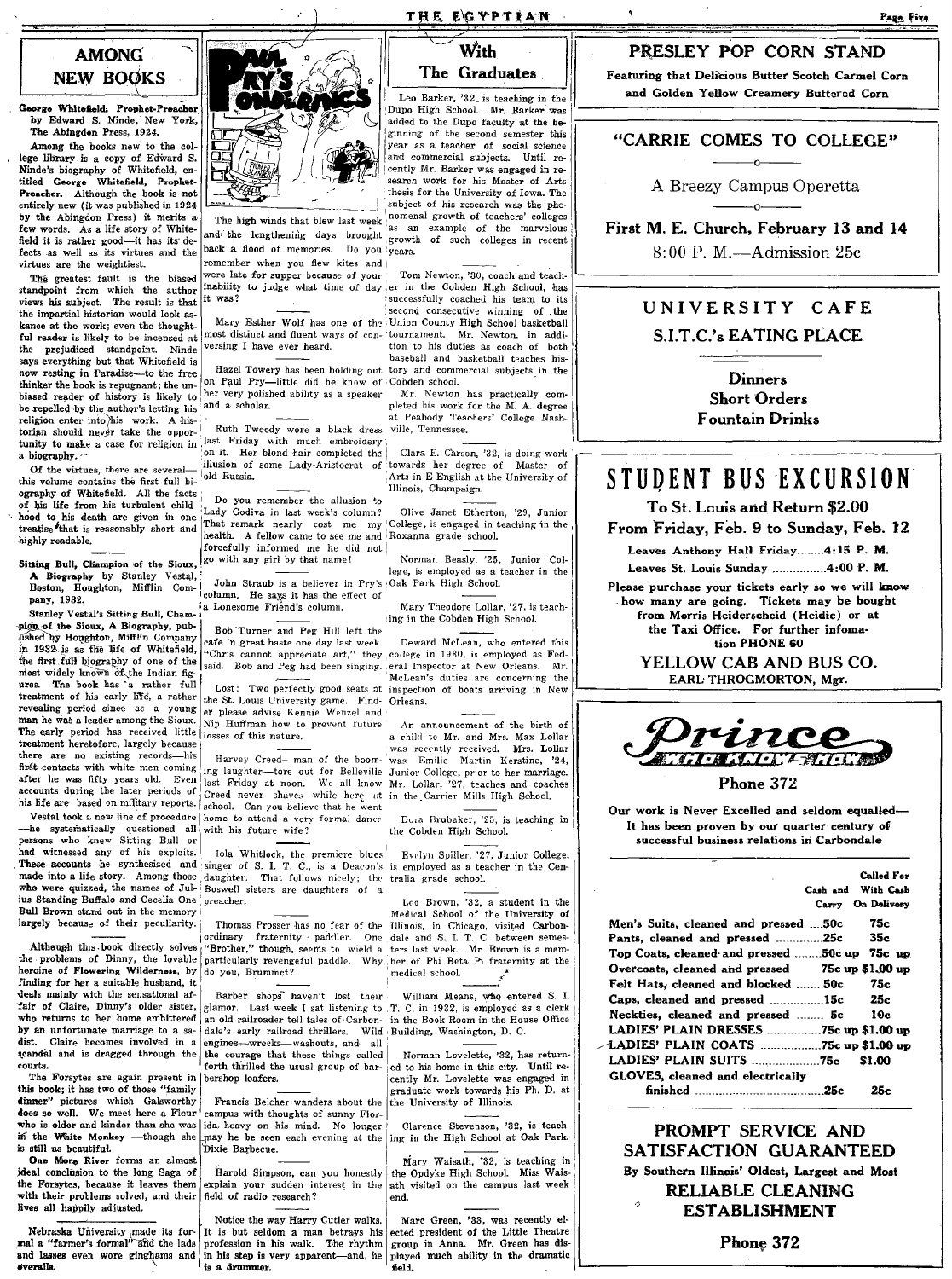Page Two Services

Act of March 3, 1879.

 $S<sub>1</sub>$ 

## THE EGYPTIAN



#### THE SPHINX KNOWS:

Jo Zerwick doesn't like to be called "Blondie."

Al Homan is mentioned by some as the "funniest" boy in school. candidates for that title.

Sometimes teaching a class is much like an exercise in dental extraction-not painless dental extraction. either.

Henry Hitt was considered for membership by the Zetetic Society the other night. He's been a pillar of the Socrats, you know.

The coffee and doughnuts serv ed to the English students by the English faculty Wednesday morning were excellent.

Dr. Tenney has the mumps

Doc Lingle is thinking of taking a Sunday School class of the high school girls at the Presbyterian Church.

The band is pretty egotisticalbefore it even knows it's going to be encored.

Saretta Biggs was going to pay ball score he made, but he only made three scores.

That, Mildred Turner and Bud Logan like each other, but are too bashful to let anybody know it. HE SPHINX WONDERS.

Why Clyde Maddock didn't think of looking in the Troy Stearns's apartment for his lost billfold containing the \$23.50 which was to pay for the food the Latin-American Club which Tom's place.

Who is the girl who plays the snare drum in the band.

Why any boy would have a<br>crush on a girl whom he describes "She's not good looking and as: she doesn't like me."

How Iola Whitlock knew that the "Bird in the Gilded Cage" was a Mocking Bird.

Why Winifred Calloway won't tell me about herself. She tells Marj Brown, but she won't tell me

What is John Stansfield's fatal charm over women. Within the last week I have heard of three whom he has newly dazzled.

Why Juanita Venable always goes to the cafe the second hour.

Sapient Advice to Silent Sufferers

Would you please give me some in-I am an attractive little formation? with the most important "Big Shot"

Yours truly "Patsy"

Dear Patav:

Dear Patsy, I don't think Pat Randall is your type at all at all. Beof genius" (what it is no one has decided) and women will always be second to it.

Pat. He is a lot gentler and more understanding. I think you would and think of the possibilities.

## As Glenn Miller. Night Watchman.

By JESSE WARREN

It was two o'clock one morning<br>when just outside the Old Science Building I caught a glimpse of a shadowy form. As I stood there, gazing at the moon, which had just shown<br>itself over the loftiest heights of the Main Building, a slowly moving form, a form almost invisible, moved toward Billy Gangle and Joe Scob are also me. It stopped. It moved on again apparently without having noticed the presence of a visitor. I could Pictures" entitled "Humoresque" now see the figure distinctly. It was Mr. Glenn Miller, night watchman on

**GLENN MILLER** 

our campus from eleven o'clock night until three in the morning. With bowed head and hands thrust deeply writing its encores on the board into his pockets, he rounded the northwest corner of the Main Building. I followed, studying the figure before We walked on and on-he in me. Jack Cox a kiss for every basket- front and I following lightly in his footsteps. Twice around the Main Building, to the Library, to the gymnasium, and up the driveway north of Anthony Hall he led me. For a full minute he stood looking at this building. A thought came to my mind, "He has a girl up there somewhere." Then he slowly moved on, still with bowed head and his hands in his pockets. As we came again to the south entrance of the Main Building, I became so interested in my subject that consumed last Sunday night at I quite forgot to walk lightly. Evidently I put a foot down too hard. for, whirling with the agility of a tiger, he turned and stood eyeing me as though I were a sheep-killing dog.

"Hi, Glenn," I finally managed to say. He recognized my voice at once and exclaimed, "You are the last person I

expected to see here. Let's sit down." We mounted to the top of the steps and sat down.

"Rather beautiful tonight," I hiez.

'Yeah," he replied. "It is beautiful tonight with that moon up there shining down on these tall and stately buildings. You know these buildings, especially the tower of the Okl Science Building, just seem to stand here silhouetted against a sky with billions of staring faces.  $\mathbf{I}$ makes a picturesque scene indeed. ors?" I asked.<br>But then their is a dark side to it "Sometimes all. For instance, sometimes these lights go out, and then-boy oh boy! This is the darkest hole on earth. And lonely? -When the bats fly around the top of this building, they make a noise such as I never heard before. You should hear them shriek! Weird?--well, I just can't express it. Come up some dark night and see

if you begin now, I think that you might find that he could make it to your sorority's spring formal---if the dle of May.

Of course there are other "Big"<br>Shots." Harrison Eaton is no "small noise," but he has a girl. Curt Hill ranks well in some crowds—though I'd be careful there if I were you-–<br>he is not always quite sane. And among the go. freshmen, Robert Boyle is quite prominent. Of course he is still a freshman, but, my dear, so are you-

Yours truly.

THE SPHINX

## **Chapel Notes**

Two light numbers from Henry Sees the Campus Hadley's descriptive suite, "Silhouettes", graced the orchestral program of last week, the excerpts being en-<br>titled "French and American." The The first of these is a slow dance in the olden style such as might have delighted the court of Louis XVI; the second is replete with syncopation and quaint twists of harmony, and is reminiscent in more than one place of the American popular song. Also on the week's program was the third part of Fletcher's rural suite "Woodland fast and furious country dance winding up in a brilliant coda.

> The hand offered another unusual. ly fine program on Tuesday, opening snappily with "Our Director" .<br>March and continuing in true concert style<br>with "Saint-Saens" symphonic poem "Phaeton", depicting the familiar<br>story of Apollo's indomitable son. The clarinets performed their difficult part acceptably and the tone-<br>quality of the brass was indeed ex-<br>cellent. Sousa's March "Northern Pines" completed the performance.

The MacDowell Club gave its third concert of the year Thursday morning offering a program as varied as it was interesting. The first number<br>was Bach's chorale "Now Let Every" Tongue Adore Thee" from the can-"Sleepers' Wake", which was İtata<sup>1</sup> given a sturdy, vigorous interpretation. The Scottish folk song "Ca' the Yowes" was presented in characteristic style, and the tenor solo was beautifully sung by John Albert Moore. Brown's pleasing lyric "God<br>Touched the Rose" contrasted well vith the two preceding numbers,<br>while Brahm's "How Lovely is Thy<br>Dwelling Place" from the "Requiem" with its rich coloring and finely woven contrapuntal passages was a suitable climax to a program well-planned and excellently sung.

for yourself. So far I have not been able to find a spot where those screams cannot reach me. I go to this place and to that place, but all in vain, They penetrate even the remotest<br>places on the campus."

"Do you ever think of giving up<br>your job?"

"No. I wouldn't mind it so much if I had not become accustomed to the campus as it is at day-full of<br>boys and girls. But when I'm here<br>all alone and those bats shriek and scream, cold chills creep over my spine, and the only way I can wear away this feeling is to walk and walk and walk!"

"Don't you ever have any visit-

"Sometimes the Astronomy classes come to the campus to study the I study with them. Too bad stars. that I'm not taking Astronomy. If  $I$ were, I'd surely have plenty of time to study the stars-being here four hours every night."

"Can't you find something to study about besides the stars-say, oh, about the girls?"

"Oh, yes! Surely! But I'm not<br>talking about that now."

"What is the most vivid experience finding him free for an evening. But that you have had since you became night watchman?"

"That's easy," he said calmly. "Do you remember about the girl commitformal does not come before the mid- ting suicide by stepping in front of a train just east of the campus?' "Yes."

"Well, I found the girl as I was going home. I guess that's about as vivid experience as one could have." "No doubt," I replied as I rose to

I bade Mr. Miller "au revoir" and started home. When I reached the north gate, I looked back, and there stood our night watchman gazing after me as though I were the last living person he ever expected to see.

|  | THE STAFF                                                                                              |  |
|--|--------------------------------------------------------------------------------------------------------|--|
|  |                                                                                                        |  |
|  | Associate Editors  FRANCES NOEL, JOHN STANSFIELD                                                       |  |
|  |                                                                                                        |  |
|  |                                                                                                        |  |
|  |                                                                                                        |  |
|  |                                                                                                        |  |
|  |                                                                                                        |  |
|  | Faculty Advisers  ESTHER M. POWER, DR. RICHARD L. BEYEF                                                |  |
|  |                                                                                                        |  |
|  | REPORTERS AND SPECIAL WRITERS                                                                          |  |
|  | Maurie Taylor Margaret Hill, Aubrey Land Wendell Otey<br>Eileen McNeill Marjorie Brown > Elsie Faner . |  |
|  | <b>COMPETITORS</b>                                                                                     |  |
|  | Jesse Warren Betty Jones Robert Chapman Loyal Compton                                                  |  |
|  | Eileen Brock Robert Boyle Fred Comstock Winifred Calloway                                              |  |
|  | <b>BUSINESS STAFF</b>                                                                                  |  |
|  |                                                                                                        |  |
|  |                                                                                                        |  |
|  |                                                                                                        |  |
|  |                                                                                                        |  |
|  |                                                                                                        |  |
|  |                                                                                                        |  |
|  |                                                                                                        |  |

**⋪⊒©≥?(∰∏∤∆∖∖**<sup>0</sup>

Charter Member Illinois College Press Association

Member of Columbia Scholastic Press Agsociation.

Entered as second class matter in the Carbondale Post Office under the

#### **NO FRESHMAN EDITION**

In spite of the strong endorsement the idea of a freshman edition of the Egyptian received in the opinion column last week, we are omitting the event this year. It has been customary, as all upperclassmen know, for the freshmen to write an entire issue of the paper and edit it sometime during the winter term, the objectives being to advertise the freshman class and to encourage talented students to join the regular staff. Our reasons for dropping the practice are logical enough—the freshmen are hardly sufficiently interested in it to do a very it comment of advertising themselves. Almost every year the responsibility has fallen on the sponsor of the project and on<br>responsibility has fallen on the sponsor of the project and on<br>face regular staff. In the second pl assume at this time more responsibility. And finally we have<br>little evidence that the special edition attracts more writers for the paper.

We do want to encourage students, aspecially freshmen, who are at all interested in writing to compete for positions on the Egyptian staff. Now is a good time to join so that you will be considered in the final reorganization of the staff, midspring We invite you to our meetings during chapel hour on term. Wednesday.

## DO GREAT MEN CHANGE?

Within a few days the assembled students of this college will commemorate the birth of one of our nation's most honored and best loved men.

Men become great because of beliefs they hold, the way they apply such beliefs toward the people's aid, and through<br>the benefits that people reap from such a leader's help. Greatness, like a great jutting rock, may be eroded away by the shifting elements of changing opinions and ideas. The great men of one age may become objects of the scorn of another age. Historians can point out such instances.

The truly great have stood for certain fundamental wishes of the masses. The things men strive for age after age, were 'Sapient Advitheir beliefs. Their claim for being remembered was their Dear Sphinx: sincere endeavor to help men.

Present day students seem to be more incredulous skeptical than ever before. Some psychologists attribute their Freshman of the athletic type, and attitude to the disillusionments the past two decades have would like so much to have a date War, readjustment, depressions, and the nervous brought. mest of the people—perhaps these are causes of cynicism and in the schol. Everyone tells me that<br>sharp questioning of our great men's motives.<br>There are certain fundamental attributes of greatness that Boy who is in all th

will withstand all shifting ideas even as bed rock may lie he seems so bold for me! If I have secure beneath the countless layers of inferior shale and the a chance with him, dear Sphinx,

shifting of hundreds of capricious cross currents of a stream. please tell me how, and if not, won't peet to work from now until the end<br>True greatness cannot be wasted by an epidemic of cyn- you please name the ones who r secure today.

#### WE MOVE

**WE MOVE**<br>If there is one expression common to these parts that is<br>worse than "I never done it" it is the inevitable "I make a<br>motion." In our opinion, the last phease indicateworse than "I never done it" it is the inevitable "I make a dall is your type at all at all. Be-<br>motion." In our opinion, the last phrase indicates illiteratory as sides, Pat is the type with whom<br>much as the first, for t dubs and classes, and here at college we have had the advant-<br>age of more parliamentary practice and drill in the numerous<br>societies. Heaven knows we've' been reminded not to say "I<br>make a motion" as frequently as we have nit-wits of ourselves by saying out loud, without the least embarrassment, "I make a motion."

harrassment, "I make a motion." | find him amenable to your tastes. Of In case you're wondering, the correct form is "I move." course, he is busy, and you might ex-

Henry Hitt, perhaps, is second to

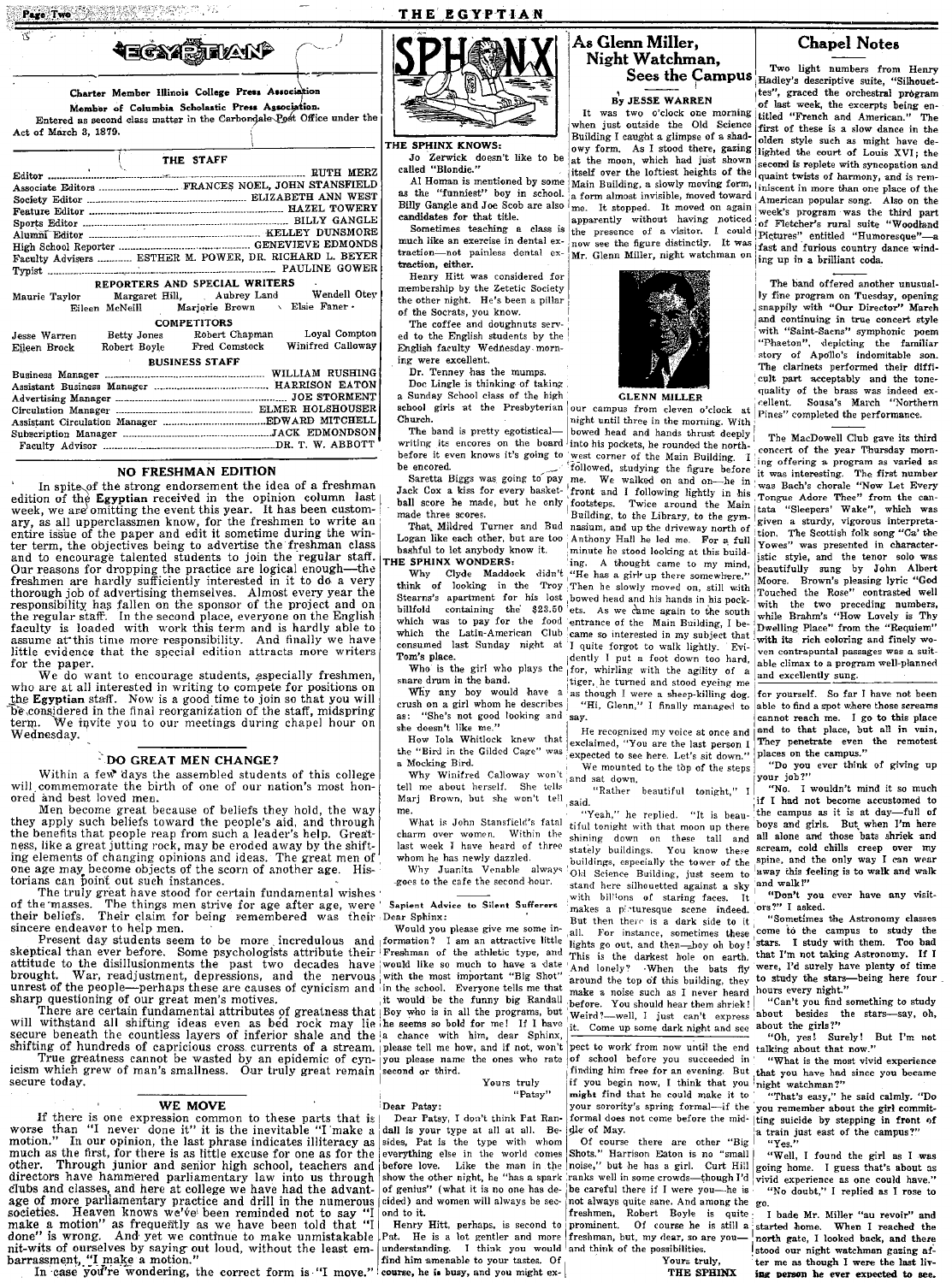THE EGYPTIAN

**THE** 

**SPOTLIGHT** 

By<br>BILLY GANGLE'

The Illinois Wesleyan quintette,

minus the services of their stellar

floor guard, Billy Couray, was nearly

submerged by the Normal aggrega

tion. The Bloomington lads rallied<br>in the closing minutes of the game,

and emerged with a 42-40 conquest

Here's one for the sport fan to

dope out. University of Illinois de-

feated Illinois Wesleyan. St. Louis

University trounced U. of I., Wash-

ington U. lost to Weslevan in an over-

time game. Then Wesleyan hung one

Among some of the athletes who

Mike Nyikos, St. Louis coach,

"Lulu" alias Russell Emery took a

Mr. Cox Friday night at the game.

Mr. Cox got a big kick out of having

stated that Lynn Holder was the fast-

Pet motored to Carbondale Thursday<br>667 night were Dwight JHafeli and Ray

667 Hobbs, two Washington University

 $167$  all-around athletes. It was a shock

over the good St. Louis quintette.

floor. (Oh, we knew that.)

under their hat.

Lake Forest Plays **First Conference** Game This Week

Bloomington, Ill., Feb. 7-Lake Forest, the only college in the Little Nineteen conference that has not vet played a league foe, joins the ranks of the 1934 title seekers this week when North Central is met Saturday. The Lake Forest quintet will face conference competition but twice this season, meeting North Central in two games,

The schedule of the week follows Wednesday: McKendree at Illinois College.\*

Thursday: Monmouth at Augustans\*: St. Vistor of Carbondale Teachers\*: Wheaton at Armour Tech.

Friday: DeKalh Teachers at Malumni rolled 948 in their second Washington, and last Thursday night, comb Teachers\*; Illinois Wesleyan at the Cats, this being the Carbondale nosed out St. Louis. (No State Normal\*; Charleston Teachers and last Thursday n at McKendree\*; St. Viator at Shurtleff\*; Knox at Coe (Cedar (Rapids,  $Ia.$ 

Saturday: North Central at Lake Forest\*; Charleston Teachers at Shurtleff\*; Carthage at Monmouth\*; Knox at Cornell (Mt. Vernon, Ia.); George Williams U. at Wheaton.

\*Little Nineteen games.\*



#### SMOTHER RALLY IN **SECOND HALF**

Driving for the leadership in the Little Nineteen Conference, the Carbondale Teachers walloped the Mc-Kendree Bearcats 54-30 last Wednesday evening at Lebanon and won Reading compartive scores, the their fourth conference game in five

University of Illinois, and the test, the Maroons were never in fear cream of the crop of Missouri, Ari- of losing their lead. A second half attack led by "Spike" Wilson, Mc-Kendree star forward, was smothered by the clever defensive work of Em-

Lynn Holder and James Gray led the Southern charges with ten points lows:

Russell Emery who tallied four field basketball games failed to topple any lied 19 of the Bearcats thirty count-

with Carbondale out in front by a 25-

While Carbondale was tallying .500 44-27 when Coach McAndrew insert- Holder F.

.500  $.400$ 250 The Maroons played an excellent Bricker C.  $_{.000}^{.200}$  game in the final minutes. Outscor- Hall C.

 $.000$ 

The box score of the game is as fol-

**MACMENTROUNCE SHURTLEFF. THIRD CONSECUTIVE WIN** 

Page Five

SECOND STRING SENT IN FOR FINAL HALF OF THE

## **GAME**

Playing their third game in as many days, the Carbondale Teachers triumphed over the Shurtleff Pioneers 31-22 last Friday night in the local gym. Winning their fifth conference game in six starts, the Maroons kept their third place tie in the Little Nineteen Conference.

Coach William McAndrew started his shock troops in the Pioneer battle. With Carbondale holding a 12-10 lead at the start of the second half, the first stringers were inserted into the game and scored 19 points to clinch the contest.

For the first five minutes of the game, the two teams fought on even terms. Veach tallied the first point for the Southerners when he registered a free throw after Broman had fouled him. Playing a careful, close<br>guarding game, the Teachers managed to keep two points ahead of the Altonites throughout the first period.

The first team, upon entering the game, was cold and allowed the Woodsmen to climb within one point of tying the score 14-13. Campbell, Shurtleff forward, then dropped in a long shot to put his team ahead. a 175 pound college student tossed EMERY, GRAY AND DAVISON Holder and Davison added four more points to the Macmen's score. The Maroons finally went on a scoring<br>spree and tallied five points before Campbell could drop in another one of his long shots.

> McClintock added two more baskets for Shurtleff, and then Holder dropped in two field goals to run the score to 29-20. Charity tosses by Holder and Davison ended the Southerners scoring. Captain Menzie scored the Pioneers' last basket, and the game ended 31-22.

> Holder was the leading scorer for the victors, while Captain Menzie led his team in points garnered.

Box score of the game is as fol-

#### Carbondalo

|                       | FG        | FT           | PTS FLS                 |              |
|-----------------------|-----------|--------------|-------------------------|--------------|
| reach, F 2            |           | 3            | 7                       | 1            |
| Iolder, F 4           |           | 1            | 9                       | 0            |
| enich, F 0            |           | 1            | 1                       | 1            |
| awson, F 1            |           | Đ            | 2                       | Ō            |
| havison, F 1          |           | 1            | 3                       | 0            |
|                       |           | 1            | 1                       | 2            |
| $k$ ricker. (c) $C$ 2 |           | 0            | 4                       | 2            |
| fitchell, G 0         |           | Ô            | 0                       | 2            |
| hmery, G 1            |           | 1            | 3                       | 1            |
| ranks, G 0            |           | 1            | 1                       | 3            |
|                       |           | 0            | o                       | 0            |
|                       |           |              |                         |              |
|                       |           | 9            | 31                      | 12           |
| 'otal                 |           |              |                         |              |
|                       | Shurtleff |              |                         |              |
|                       | RG.       | ፑጥ           | PTS FLS                 |              |
| AcClintock, F 1       |           | 2            | $\overline{\mathbf{4}}$ | 2            |
| .eith. F 0            |           | 0            | 0                       | 0            |
| $2$ ampbell, $F$ 2    |           | $\mathbf{I}$ | 5                       | $\mathbf{1}$ |
| Aenzie (c) C 1        |           | 4            | 6                       | 2            |
| 3roman, G 0           |           | 0            | 0                       | 3            |
| dell, G 1             |           | 1            | 3                       | 1            |
| frashany, G 1         |           | 2            | 4                       | 4            |
| <b>Farris, G 0</b>    |           | 0            | 0                       | 1            |
|                       |           |              |                         |              |
| otal'<br>.            | -6        | 10           | 22                      | 14           |

#### FG FT FLS PTS  $\ldots$ .4  $\overline{2}$ 10 Lawson F.  $\theta$  $\Omega$  $\Omega$  $\mathbf{R}$  $\mathbf{Q}$  $\Omega$  $\mathbf 0$  $\overline{2}$  $10$

(Continued on page 6)

## **Alumni Tie Robots** For First Position In Bowling League

**SOUTHERN UPSETS** 

ST. LOUIS U. TÈAM

**IN HECTIC CONTEST** 

**BILLIKENS HAVE BEATEN THE** 

BEST TEAMS IN THE

MIDDLE WEST

defeat for the local lads. Trailing at

the start of the second half 24-15, the

Billikens started a rally that placed

them six points in the lead 35-29.

Coming back strong in the second

points before the Maroons

Emery committed a foul and

Arnez

half, the St. Louis team dropped in

could get going. Holder and Gray

added a charity toss each and the score was 26-22 in Carbondale's fav-

Cochran added a point. Davison, on

a pass from Franks, tallied another

counted six points, and the St. Louis

five took the lead for the first time.

On a double foul, Cochran and Hold-

er each made their free throw, and

St. Louis still held a one point lead,

A field goal by Arenz, and free

ther widened the Bills lead. Hall re-

placed Bricker at center, and with

five minutes to play, the Southerners

went wild. Holder tallied one field

goal and Davison dropped in two to

knot the score at 36-36. With two

and a half minutes to play, Eugene<br>Hall dropped in a field goal and a

free throw to put the Macmen ahead

Then came the exciting moment of

the game. Hall fouled Flannigan,

and the St. Louis center received two

free throws. Dropping the first one through the next one hard against the backboard an-

ticipating a recovery of the ball. The

Maroons received the ball out of

Holder garnered ten points to lead

Carbondale FG FT

 $\mathbf{0}$ 

 $\boldsymbol{6}$  $\overline{2}$ 

 $\overline{2}$ 

bounds as the gun ended the game.

ly followed by Davison and Gray.

The box score is as follows:

. . . . . . . 3

 $\overline{13}$ 13 39

St. Louis

 ${\bf FG}$ 

 $\frac{1}{a}$ 

Holder, F ...........4

Bricker (c) C ......1

Emery,  $G$  ............1

Franks, G ............0

Gray, G ................3

Cochran, F .........4

Dirksen, F ...........2

Fash, C .................1

Totals ...........

Davison, F.

Hall, C.

period the score was 24-15.

field goal for the Maroons.

Dirksen, Cochran, and

39-37.

seven

 $30 - 29$ 

39-36.

By defeating the Cramer Cats three straight games in the College Bowling League last Wednesday night, the Alumni team tied Ahhott's Robots for first place honors. However, if tonight the Robots should win all three games from the Cats, they will break the tie and be the The Carbondale Teachers won a undisputed leaders of this second thriller when they defeated the St. half of play.

Louis University team 39-37 in an exciting game in the Carbondale gym uates to victory last Wednesday by last Thursday evening. Scheduling bowling 607 for his three games. His the contest last Wednesday after the score of 216 for one game was one of the best individual scores made Billiken-Milliken game had been cancolled, the St. Louis five came to Car-<br>this season. Zehr, a new man of the<br>handale anticinating another victory. Alumni, distinguished himself by Defeating such teams as Washing. The last of the game. The Western hung one Defeating such teams as Washing. rolling 214 for one game. The Al- on Carbondale. St Louis U. smeared ton University, University of Illinois, umni Arizona, Arkansas, and Missouri, the best game score made by a team in wonder Sport Editors go crazy!) St. Louis Billikens have met some of the second half of the league season. the best teams in the Middle West Channels and all the sta

| Losing two games prior to the Car-         | Standing of the teams! |  |
|--------------------------------------------|------------------------|--|
| bondale clash, the Billikens had one       |                        |  |
|                                            |                        |  |
| their college.                             |                        |  |
| Paced by the brilliant work of Bob Cats  1 |                        |  |

Schedule for tonight: Cats vs Ro- to them to see the local lads triumph Cochran who tallied 16 points, the

Averages of the leading bowlers:

Gilbert (Alumni)  $\epsilon$ (Continued on Page Six)

**GAMES WITH INDIANS** AND ST. VIATOR HERE FOR COMING WEEK in his lap.

## TO BE PLAYED HERE **TOMORROW**

Meeting the St. Viator aggregation of their elders. in a conference game here tomorrow<br>night, and tackling the Cape Girardeau Indians in Cape next Tuesday evening, the Carbondale Teachers will

face two very strong teams.<br>The game with St. Viator will mark the Maroons seventh conference game of the season. The Cape Indians are considered one of the best teams in Five Teams Remain

The Southerners defeated the Indians earlier in the season by a 32-24 score on the local hardwood. The tosses by Cochran and Flannigan fur-score on the local natureou. ing aggregation. They have defeated such teams as Warrensburg Teachers, Kirksville, Arkansas State, and lost a hard fought game to the Sugar

> The Cape team is centered around Owens, a big center who can hit baskets from any angle of the court. Mastellar, captain and star guard, is considered one of the best defensive<br>men in the state of Missouri. Huber and Jones, who play at the forward positions, have proved to be a menace Me state.

> team to conquer. The Irish are noted for the way they defeat the strong teams in the conference. Their 1932-33 machine finished high in the Little Nineteen standings, and everyone<br>knows that they will be out to set

|                      |                |                | the Macmen back a notch.                                                                                                                    |    |        |              |
|----------------------|----------------|----------------|---------------------------------------------------------------------------------------------------------------------------------------------|----|--------|--------------|
| alo<br>FТ<br>2<br>1  | PTS<br>10<br>7 | FLS.<br>3<br>3 | Coach William McAndrew<br>have his full strength against these<br>two teams. Holder and Davison, for<br>wards; Captain Bricker, center; Em- |    |        | wil          |
| 3<br>2.<br>$\cdot$ 4 | 5<br>4<br>6    |                | 2 <sup>ory</sup> and gray, guards, will constitute<br>4 the starting lineups.                                                               |    |        |              |
| n                    | O<br>7         |                | 2 Hoffman, C 1<br>3 Flannigan, G 1                                                                                                          | 3  | 2<br>5 |              |
|                      |                |                | $-$ Frost, (c) G 0                                                                                                                          | o  | 0      |              |
| 13<br>is             | 39             |                | 17 Arenz, G 3                                                                                                                               | 0  | 6      |              |
| я                    | PTS<br>16      | २।             | FLS Totals  12<br>Referee: Orr (Iowa.)                                                                                                      | 13 | 37     | $\mathbf{1}$ |

Umpire: Sullivan (Ill. Normal.) Time of halves: 20 minutes.

John Gilbert lead his team of grad-

St. Louis aggregation staged a drive bots. in the last half that nearly spelled

Game Av. 196

However, with five minutes to play the Southerners got hot and won out Led by diminutive Lynn Holder, the Marcons jumped into an early lead which they held throughout the first half. At the end of the first

# ST. VIATOR ENCOUNTER

the Missouri conference.

Creeks.

to any pair of guards in the 'Show

The St. Viator team will be a hard

dividual scores.

that time will be played tonight.

season. Three of the teams that are

League. The Road Hogs and the

The schedule for tonight sees one<br>very important game listed. Two undefeated teams, Eta Bita Pi and Y. M. C. A. will clash.

The standing of the teams on Monday morning was as follows: American League

 $\bar{\mathbf{w}}$ Road Hogs .........  $\frac{5}{3}$  $\mathbf{a}$  $\theta$ 

| $\blacksquare$       |  |
|----------------------|--|
|                      |  |
|                      |  |
| Goobers  2           |  |
| Shanty Shooters  2   |  |
|                      |  |
|                      |  |
| Flying Gobblers  0   |  |
| Wet City Ramblers  0 |  |

National League

 $W$  L (Continued on page 6)

Undefeated in the Intramural League Last week's play in the intramural of the five undefeated teams of the ers.

Playing on even terms at the start as yet undefeated are in the National of the contest, the Maroons soon be-League and two are in the American came accustomed to the small floor and scrambled to a 8-4 lead. Al-Hammers are tied for first place in lowing the Waldorfmen two field<br>the American League, and the Eta goals in the next 10 minutes, the Bita Pi, Morgan's Monkeys, and the Macmen started shooting from every Y. M. C. A. in the National League. angle of the court. Russell Emery The scoring in last week's play was dropped in four two-pointers, Daviunusually heavy as shown by the in- son tallied three points, and with Holder's two field goals, the Marcons Because of the St. Viator game found themselves out in front with a<br>which is to be played Thursday, the 23-8 lead. Wilson and Moorman tal-<br>intramural games regularly played at  $\lim_{x \to a}$  ited two points each, and Fulkerso two charity tosses closed the half

 $: 14 \text{ score.}$ 

.500 ed his second string.

and the two aggregations went to it. Veach F.

006 ing the Bearcats eleven points to Emery G.

four states. St. Louis has defeated zona, and Arkansas.

**Det** 

1.000

local lads should be the best team in starts.

Taking early command of the con-

ery, Gray, and Davison.

each. They were closely followed by

goals. Wilson and Captain Stroh tal-

three points in the second period, Mc-Kendree opened up and staged their brief rally. Tallying six on the per-<br>formance of Wilson. The Bearcats cut the Maroons lead to 28-20. Af- $1.000$  ter subduing the uprising, the Mar- lo oons took full command of the battle, .667 and were leading the McKendree five

Coach Waldorf sent in his reserves, Davison F.

| ach, F 2                   | 3            | 7       | 1              |
|----------------------------|--------------|---------|----------------|
| lder, F 4                  | 1            | 9       | 0              |
| uich, F 0                  | 1            | 1       | 1              |
| $\sqrt{3}$ son, $\bf{F}$ 1 | o            | 2       | 0              |
| vison, F 1                 | 1            | 3       | 0              |
| II, C ………………0              | 1            | 1       | 2              |
| cker (c) C 2               | 0            | 4       | 2              |
| tehell, G 0                | 0            | 0       | $\overline{2}$ |
| ery, G 1                   | 1            | 3       | 1              |
| unks, G 0                  | 1            | 1       | 3              |
| ay, G ……………0               | 0            | o       | 0              |
|                            |              |         |                |
| tal  11                    | 9            | 31      | 12             |
| Shurtleff                  |              |         |                |
| FG                         | FT           | PTS FLS |                |
| Clintock, F 1              | $\mathbf 2$  | 4       | 2              |
|                            |              |         |                |
| ith, F 0                   | 0            | 0       | 0              |
| mpbell, F 2                | $\mathbf{I}$ | 5       | 1              |
| nzie (c) C 1               | 4            | 6       | $\overline{2}$ |
| oman, G 0                  | 0            | 0       | 3              |
| ell. G 1                   | 1            | 3       | 1              |
| ashany, G 1                | 2            | 4       | 4              |
| rris. G 0                  | 0            | 0       | 1              |
|                            |              |         |                |
| tal  6                     | 10           | 22      | 14             |
| 7S:                        |              |         |                |

The Carbondale reserves pinned a 42-30 defeat upon the West Frankfort's Barneys last Tuesday evening. They are following in the foot-steps

the